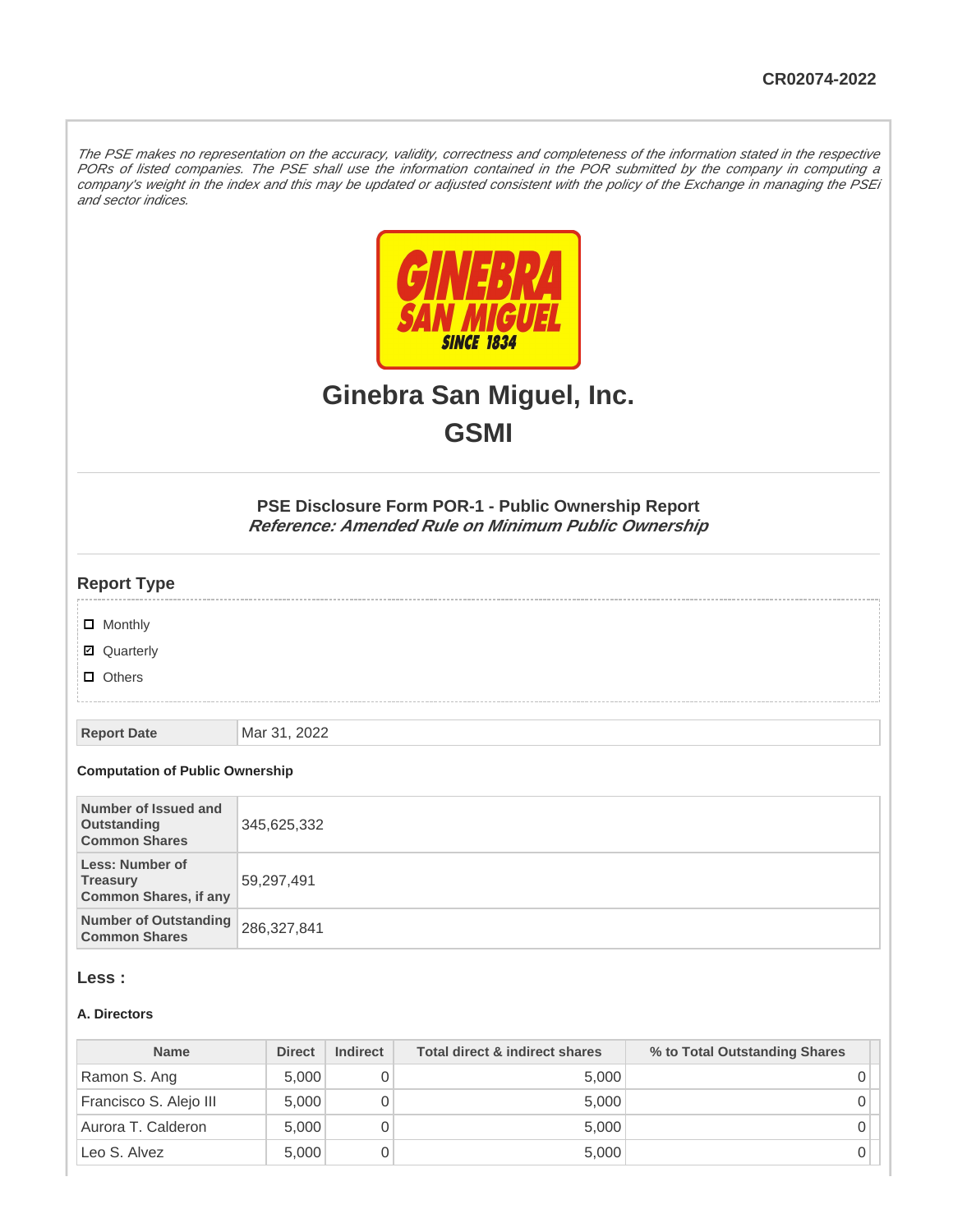| Gabriel S. Claudio       | 5,000  | 5,000  |  |
|--------------------------|--------|--------|--|
| Mario K. Surio           | 5,000  | 5,000  |  |
| Francis H. Jardeleza     | 5,000  | 5,000  |  |
| Aurora S. Lagman         | 5,000  | 5,000  |  |
| Martin S. Villarama, Jr. | 5,000  | 5,000  |  |
|                          | 45,000 | 45,000 |  |

# **B. Officers**

| <b>Name</b>           | <b>Direct</b> | <b>Indirect</b> | <b>Total direct &amp; indirect shares</b> | % to Total Outstanding Shares |
|-----------------------|---------------|-----------------|-------------------------------------------|-------------------------------|
| Emmanuel B. Macalalag | 46,500        |                 | 46,500                                    | 0.01                          |
| Cynthia M. Baroy      | 30,000        |                 | 30,000                                    | 0.01                          |
| Monina V. Cortez      | 30,000        |                 | 30,000                                    | 0.01                          |
| Teodorico T. Lasin    | 6,500         |                 | 6,500                                     |                               |
| Estrella M. Tamayo    | 35,000        |                 | 35,000                                    | 0.01                          |
| Rosalina A. Lioanag   | 1,500         | 0               | 1,500                                     |                               |
|                       | 149,500       |                 | 149,500                                   | 0.04                          |

# **C. Principal/Substantial Stockholders**

| <b>Name</b>                                    | <b>Direct</b> |             | Indirect Total direct & indirect shares \% to Total Outstanding Shares |
|------------------------------------------------|---------------|-------------|------------------------------------------------------------------------|
| San Miguel Food and Beverage, Inc. 216,972,000 |               | 216.972.000 | 75.78                                                                  |
|                                                | 216,972,000   | 216.972.000 | 75.78                                                                  |

#### **D. Affiliates**

| <b>Name</b> | <b>Direct</b> | <b>Indirect</b> | Total direct & indirect shares | % to Total Outstanding Shares |
|-------------|---------------|-----------------|--------------------------------|-------------------------------|
| None        |               |                 |                                |                               |
|             |               |                 |                                |                               |

# **E. Government**

| <b>Name</b> | <b>Direct</b> | <b>Indirect</b> | Total direct & indirect shares | % to Total Outstanding Shares |
|-------------|---------------|-----------------|--------------------------------|-------------------------------|
| None        |               |                 |                                |                               |
|             |               |                 |                                |                               |

#### **F. Banks**

| <b>Name</b> | <b>Direct</b> | <b>Indirect</b> | Total direct & indirect shares | % to Total Outstanding Shares |
|-------------|---------------|-----------------|--------------------------------|-------------------------------|
| None        |               |                 |                                |                               |
|             |               |                 |                                |                               |

## **G. Employees**

| <b>Name</b> | <b>Direct</b> | <b>Indirect</b> | Total direct & indirect shares | % to Total Outstanding Shares |  |
|-------------|---------------|-----------------|--------------------------------|-------------------------------|--|
| None        |               |                 |                                |                               |  |
|             |               |                 |                                |                               |  |

# **H. Lock-Up Shares**

| <b>Name</b> | <b>Direct</b> | <b>Indirect</b> | Total direct & indirect shares | % to Total Outstanding Shares |  |
|-------------|---------------|-----------------|--------------------------------|-------------------------------|--|
|             |               |                 |                                |                               |  |